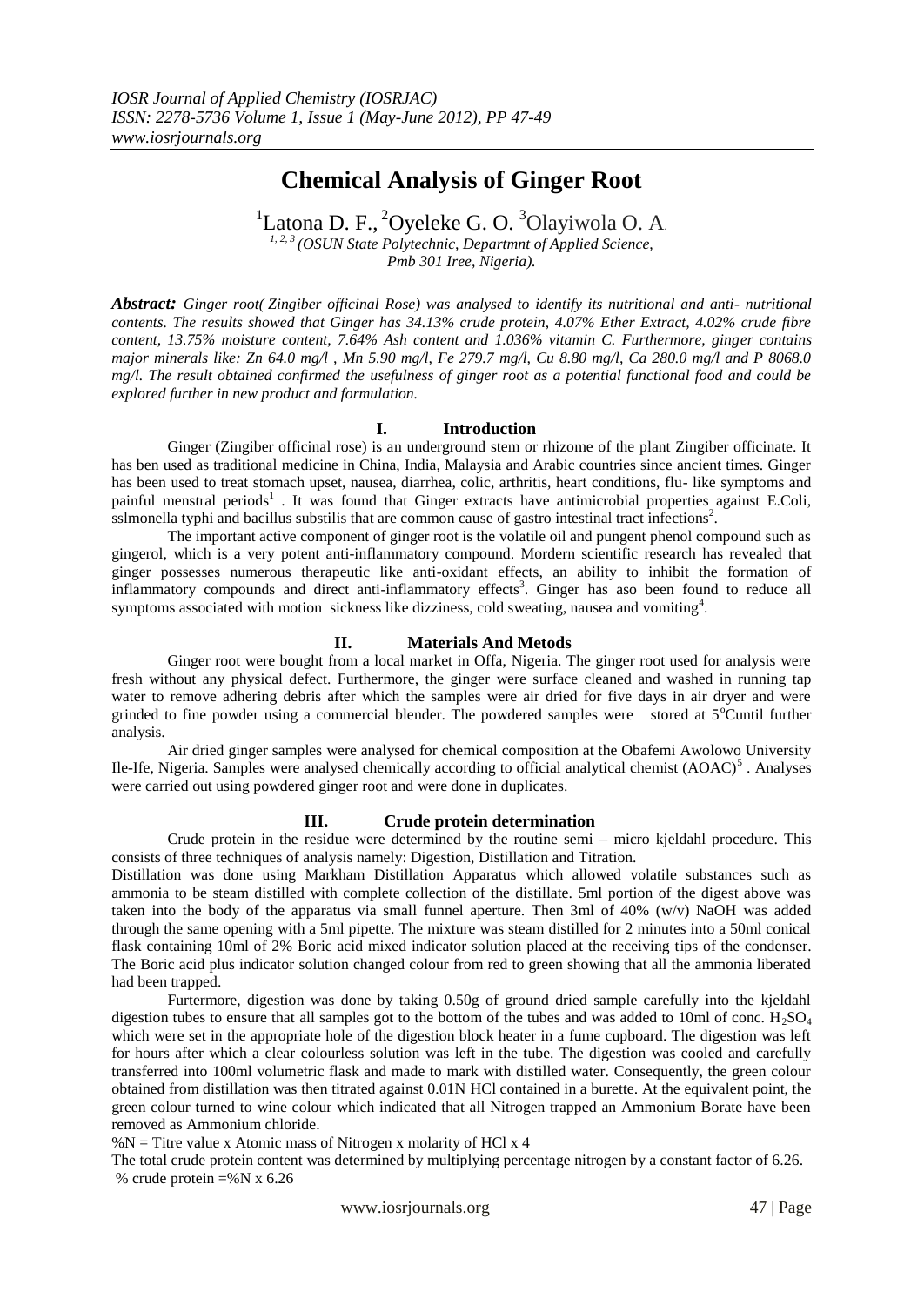# **IV. Ether Extract Determination**

1gm of dried sample was weighed into the fat free extraction thimble and tightened with cotton wool. The thimble was placed in the extractor and fitted up with refluxed condenser with a 250ml soxlet flask which has been previously dried in the oven, cooled in the dessicator and weighed. The soxhlet flask was then filled to full capacity with petroleum ether  $40^{\circ}C - 60^{\circ}C$  boilng point and the soxhlet flask. Extraction plus condenser set was placed on the heater, the heater was put on for six hours with constant running water from the tap for condensation of ether vapour. The ether was left to siphon over several times for at least  $10 - 12$  times. Distillation was continued until the flask was practically dry. The flask which contained the fat or oil was detached, its exterior cleaned and dried to a constant weight in an oven . Taken the initial weight of dry soxhlet flask as  $W_0$  and the final weight of oven dried flask + oil/fat as  $W_1$ 

% fat/oil = 
$$
\frac{W_1 - W_0}{1} \times 100\%
$$

## **V. Crude fibre determination**

2g of the sample (W<sub>1</sub>) was accurately weighed into the fibre flask and 100ml of 0.255N H<sub>2</sub>SO<sub>4</sub> was added. The mixture was heated under reflux with the heating mantle. The hot mixture was filtered through a fibre sieve cloth. The difference obtained was thrown off and the residue was returned to the flask to which 100ml of 0.313M NaOH was added and heated under reflux for another one hour. The mixture was filtered through a fibre sieve cloth and 10ml of acetone was added to dissolve any organic constituent. The residue was washed with 50ml hot water twice on the sieve cloth before it was finally transferred into the crucible. The crucible and the residue were oven dried at  $105^{\circ}$ C overnight to drive off moisture. The oven dried crucible containing the residue was cooled in a dessicator and later weighed for ashing at  $550^{\circ}$ C for four hours. The crucible containing white and grey ash ( free of carbonaceous material) was cooled in a desicator and weighed to obtain W<sub>2</sub>. The difference  $W_1 - W_2$  gave the weight of fibre.

% fibre = 
$$
\frac{W_1 - W_2}{W t}
$$
 of sample

#### **Ash content**

2g of the sample was weighed into porcelain crucible, this was transferred into the muffled furnance at  $550^{\circ}$ C and left for about four hours. About this time it had turned to white ash. The crucible and its content were cooled to about  $100^{\circ}$ C in air then to room temperature in a dessicator and weighed. This was done in duplicate.

> % Ash content =  $\frac{\text{weight of ash}}{\text{weight of a}}$  x 100 Original wt. of sample

#### **Moisture content**

2g of the sample was weighed into a previously weighed crucible. The crucible and sample taken were then transferred into the oven set at  $100^{\circ}$ C index and allowed to dry overnight. At the end of the 24 hours the crucible plus sample were removed from the oven and transferred to the dessicator and cooled for 10 minutes and weighed.

## Given that,

The weight of empty crucible  $= W_0$ Weight of crucible + sample =  $W_1$ Weight of crucible + oven dried sample =  $W_3$ 

% moisture content = 
$$
\frac{W_3 - W_0}{W_1 - W_0}
$$
 x 100

### **VI. Phosphorus determination**

Phosphorus was determined spectrophotometrically. The ash of the sample obtained was treated with 2M HCl solution. Consequently, 10ml of the filtrate solution was pipette into 50ml standard flask and 10ml of vanadate yellow solution was added and the flask was made up to mark with distill water, stoppered and left for 10 minutes for full yellow coloration development. The concentration of phosphorus was obtained by taken the optical density or absorbance of the solution on a spectronic 20 spectrophotometer at a wavelength of 470nm. % phosphorus  $=$  Absobance x slope x Dilution factor

$$
10,\!000
$$

## **Determination of mineral elements**

Determinations of mineral elements were done using Buck 200 atomic absorption spectrophotometer (AAS).